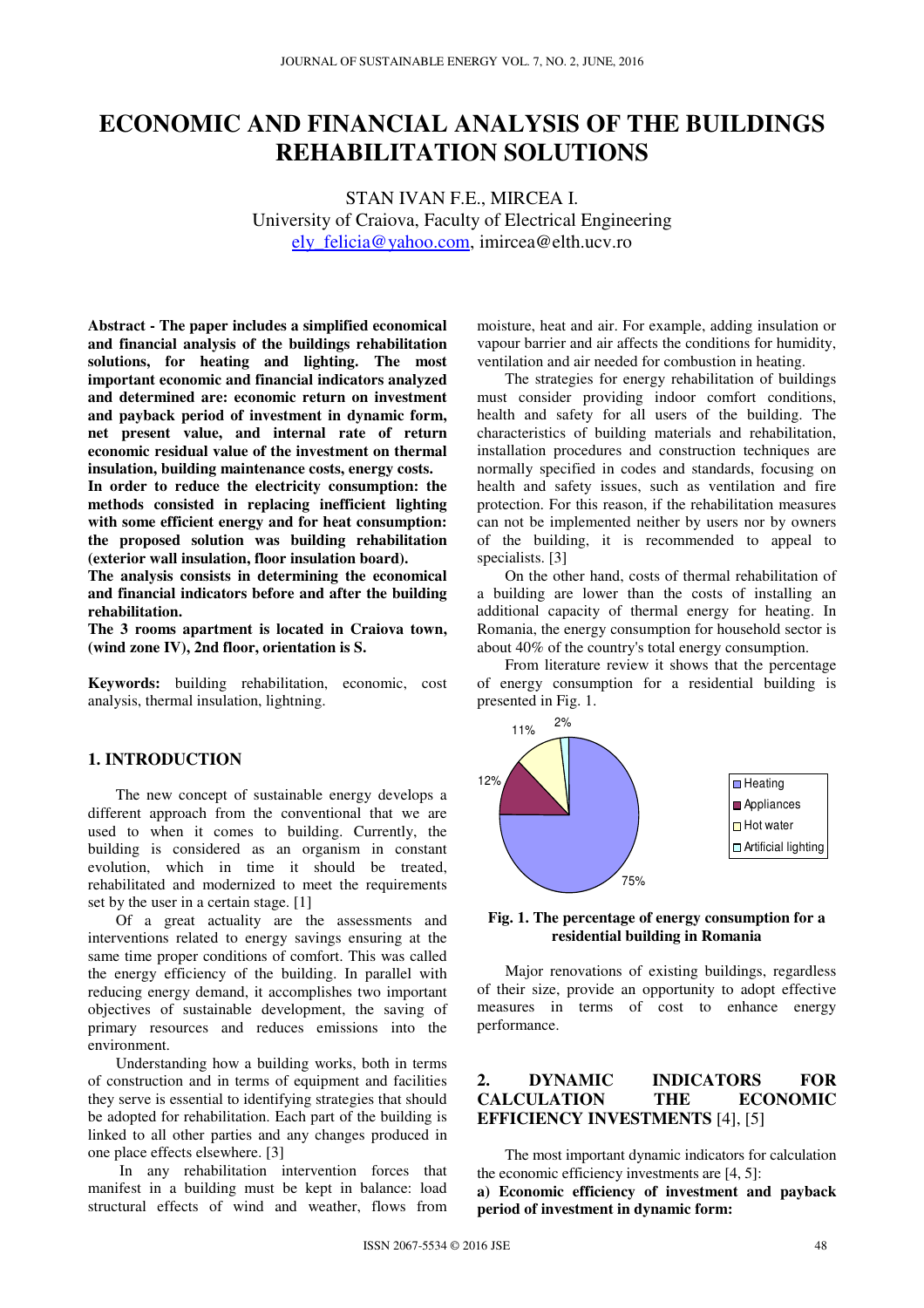Economic return of the investment in static form is calculated using the relationship:

$$
R_e = \frac{P_n}{I_t} \tag{1}
$$

or

$$
R_e = \frac{P_t}{I_t} \tag{2}
$$

Where:

Re - economic return of the investment;

In - net profits;

It - the total investment;

Pt - total profits.

In terms of upgraded total investment (ITA) using investment flows that takes into account the moments of time, they will be calculated using the relationships:

$$
ITA = \sum_{h=1}^{s} I_h \frac{1}{(1+a)^h}
$$
 (3)

In the case of using the flows with values which take into account duration, computing relations will be similar:

$$
ITA = \sum_{h=1}^{d} I_h \frac{1}{(1+a)^h}
$$
 (4)

Where:

ITA - total investment upgraded to the start of construction;

 In - the investment made in the course of the year *h* from period *d*;

$$
\frac{1}{(1+a)^h}
$$
 - Discount factor for the year h.

#### **b) Net present value (NPV)** [4], [5]

Net present value (NPV) includes the effects and the effort of the investment process throughout the project life. This indicator expresses the difference between the total upgraded revenue and total expenditure upgraded (operating and investment), the update is performed at the same period of time for both revenue and expenditure.

The calculation formula is as follows:

$$
NPV = \sum_{h=1}^{n} [V_h - (C_h' + I_h)] \cdot \frac{1}{(1+a)^h}
$$
 (5)

Where:

NPV - net present value;

 $V<sub>h</sub>$  – the revenues in the year *h*;

Ch- operating expenses in the year *h* (less depreciation, it is excluded to eliminate the double influence of the investments);

 $I<sub>h</sub>$  – the investments made in the year *h*;

$$
\frac{1}{(1+a)^h}
$$
 - discount factor;

n - the project life time;

The indicator calculated by the above relation can not be used in the comparison of investment alternatives that are characterized by different production capacities and different volumes and hence investment.

The comparable form of the indicator and hence efficiency indicator itself is the net present value obtained for 1 monetary unit actualized investment:

$$
NPV_i = \frac{NPV}{ITA} \tag{6}
$$

Where:

 NPV - net present value updated for 1 monetary unit upgraded investment;

NPV - net present value;

ITA – the upgraded total investment;

Economic internal rate of return determination used successive approximations in the sense that it determines net present value at a discount rate appropriate to the minimum rate considered and that must be positive.

Determining exactly the economic internal rate of return is made by interpolation, according to

$$
IRER = R_{min} + (R_{max} - R_{min}) \cdot \frac{NPV(+)}{NPV(+) + |NPV(-)|} \tag{7}
$$

Where:

IRER - internal rate of economic return;

 $R_{min}$  - the minimum update rate;

 $R_{\text{max}}$  - maximum update rate;

NPV (+) - positive net present value, obtained at the minimum rate;

NPV (-) - negative net present value obtained at the maximum rate.



**Fig. 2. Flowchart of dynamic analysis of economic efficiency** [3]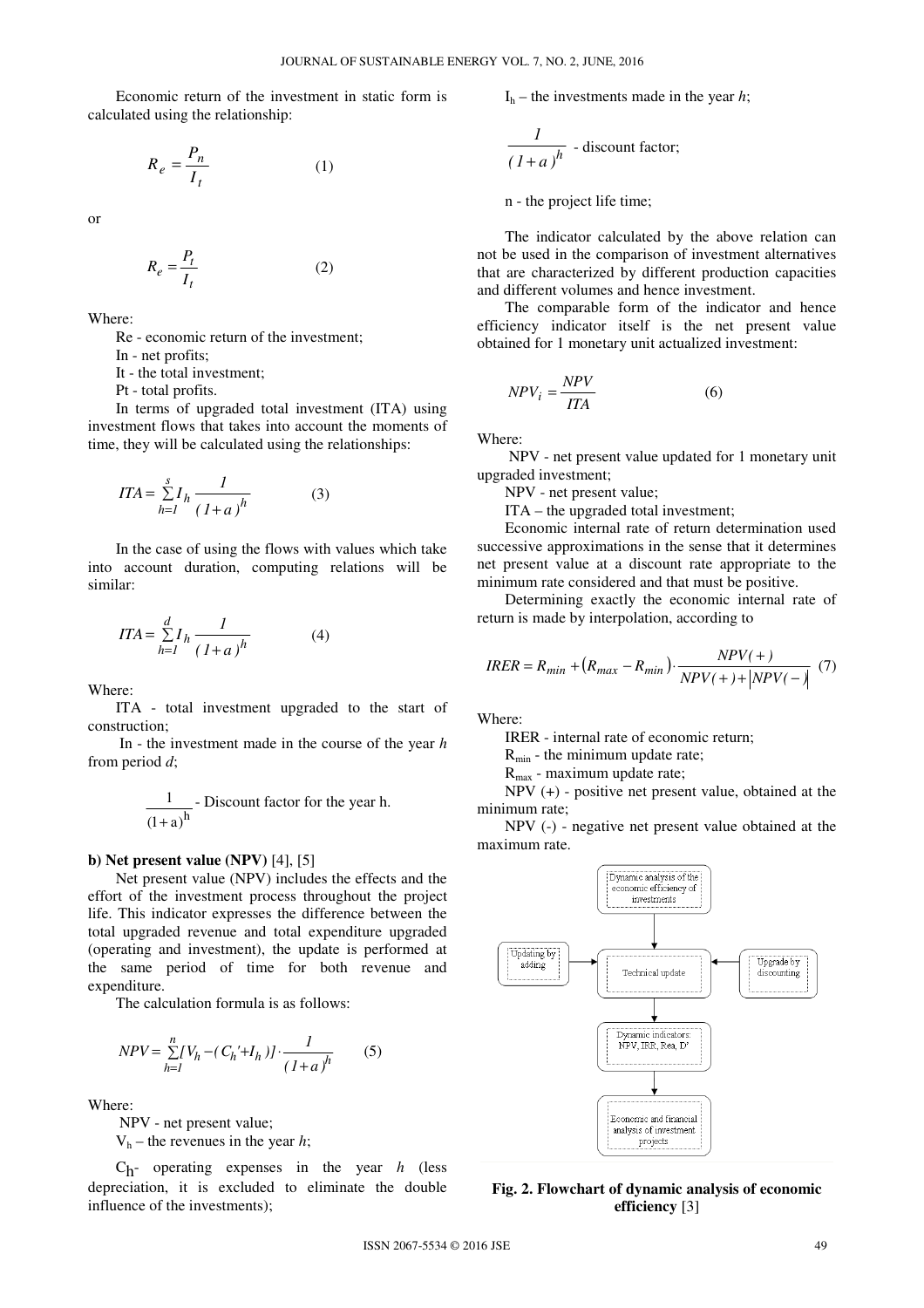# **3. ENERGY COSTS DETERMINATION BEFORE AND AFTER THE REHABILITATION PROCESS** [1]

Initial investment costs include all the costs related to modernization of the existing building.

Undiscounted residual value of the investment on thermal insulation:

$$
V_R^{NA} = \frac{Cost.inv \cdot (D_V - D_{REF})}{D_V}
$$
 (8)

Where:

 $V_P^{NA}$  -Undiscounted residual value of the investment;

Cost. inv. - investments costs;

 $D_V$  = life time;

 $D_{REF}$  = length of reference

Investments costs for building thermal rehabilitations are:

Investments costs = Cost of the additional insulation of the external walls  $+$  cost insulating with the floor  $+$  cost insulating walls staircase adjacent  $= 4107.57$  monetary unit (u.m).

Residual value of the investment on thermal insulation:

$$
V_R^A = V_R^{NA} \cdot (1 + R)^{-D_{REF}} \tag{9}
$$

$$
V_R^{NA} = \frac{4107.57 \cdot (50 - 30)}{50} = 1643.028 \text{ u.m}
$$

$$
V_R^A = 1643.028 \cdot (1 + 0.4)^{-30} = 0.0678 \text{ u.m}
$$

Positive NPV means that the project generates a positive net benefit and is desirable.

#### *a) The building heating and lightening systems maintenance costs*

- The cost of boiler maintenance: 50 Ron/m<sup>2</sup>;
- Heating system maintenance costs/cooling: 10.65Ronm/m<sup>2</sup>
- Planned annual costs for boiler repairs:  $16.80 \text{ Ron/m}^2$ ;

• Planned annual costs for the repair of the heating/ cooling:  $5.32 \text{ Ron/m}^2$ ;

• Costs of changing bulbs (reference duration is 30 years) – Incandescent:

- The service life = 2.000 ore  $\Rightarrow$  47 replacements
- Light bulb price: 2 Ron/piece Incandescent lighting installed power: 75.138kW
- $-$  Specific cost: 34. 90 Ron/ $m<sup>2</sup>$
- Energy saving light bulbs:
- The service life = 2.000 hours  $\Rightarrow$  12 replacements
- Energy saving light bulbs price: 20 Ron/piece
- Specific cost: 24. 60  $\text{Ron/m}^2$

*b) Energy costs* [5]

In calculating energy costs were considered the following parameters:

- Annual growth rate for heat energy  $r_t = 0.03$ ;
- Annual growth rate in electricity prices  $r_{el} = 0.03$ ;
- Discount rate  $= 0.04$ ;

• Regulated tariffs for electricity supplied to final consumers ultimately providers who have not exercised their eligibility other than household and assimilated household and reactive energy prices valid from 1 January 2013 in accordance with Order no. 54/2012 (published in Official Gazette no. 892 / 12.28.2012).

Energy costs are determined using the formula (10): [1]

$$
C_e = Q_t \cdot c_t \sum_{k=1}^{D_{REF}} \left(\frac{1+r_t}{1+R}\right)^k +
$$
  
+  $Q_{el} \cdot c_{el} \sum_{k=1}^{D_{REF}} \left(\frac{1+r_{el}}{1+R}\right)^k$  (10)

| <b>Table 1. Fuel prices (year 2015)</b> [2] |  |  |  |  |
|---------------------------------------------|--|--|--|--|
|---------------------------------------------|--|--|--|--|

| Fuel              | Unit           | Price/<br>measure<br>unit<br>$F/u.m$ ] | <b>Calorific</b><br>power<br>[kW/u.m] | <b>Efficiency</b> | Price<br>/kWh<br>F/KWh |
|-------------------|----------------|----------------------------------------|---------------------------------------|-------------------|------------------------|
| Woods             | m <sup>3</sup> | 50                                     | 1700                                  | 75                | 0.022                  |
| <b>Electrical</b> | kWh            | 0.12                                   |                                       | 98                | 0.123                  |
| <b>Pellets</b>    | Кg             | 0.16                                   | 4.5                                   | 80                | 0.028                  |
| Gas               | kWh            | 0.028                                  |                                       | 85                | 0.022                  |
|                   |                |                                        |                                       |                   | $Gas = 0.102$ RON /kWh |

*Electric= 0, 55 RON /kWh [2]* 

To determine the consumption of electric energy were considered: energy consumption for lighting or electricity used by electrical devices and appliances available: iron (500 W) washer (900 W), refrigerator  $(500 W)$ , and vacuum cleaner  $(700 W)$ , TVs  $(2 x 500 W)$ , laptop (100W), etc.

**Table 2. Specific values for the calculation of heat and electricity before the rehabilitation process** 

| <b>Thermal energy costs</b>                   |           |           |
|-----------------------------------------------|-----------|-----------|
| R- discount rate                              | 0.4       |           |
| $r_t$ - annual growth rate for heat energy    | 0.03      |           |
| $Q_t$ – thermal energy consumption            | 34079.136 | kWh/year  |
| $c_t$ – cost/ heat unit                       | 0.22      | Euro/kWh  |
| $C_{et}$ - thermal energy cost                | 154.446   | Euro/year |
| <b>TOTAL</b>                                  | 687.287   | Ron/year  |
| <b>Energy costs</b>                           |           |           |
| R - discount rate                             | 0.4       |           |
| $r_{el}$ - annual growth rate for electricity | 0.03      |           |
| $Q_{el}$ electricity consumption              | 2000      | kWh/year  |
| $c_{el}$ – cost/ power unit                   | 0.123     | Euro/kWh  |
| $C_{el}$ cost of electricity                  | 180.99    | Euro/year |
| <b>TOTAL</b>                                  | 805.386   | Ron/year  |

$$
C_e = 34079136 \cdot 0.22 \cdot \frac{(1+0.03)}{(1+0.4)} + 2000 \cdot 0.123 \cdot \frac{(1+0.03)}{(1+0.4)}
$$
  
= 154.446 + 180.99 = Ce = 335.43 *euro/year*

*f* 1492.69 *Ron* / *year*  $C_e = C_{et} + C_{el} = 687.287 + 805.405 =$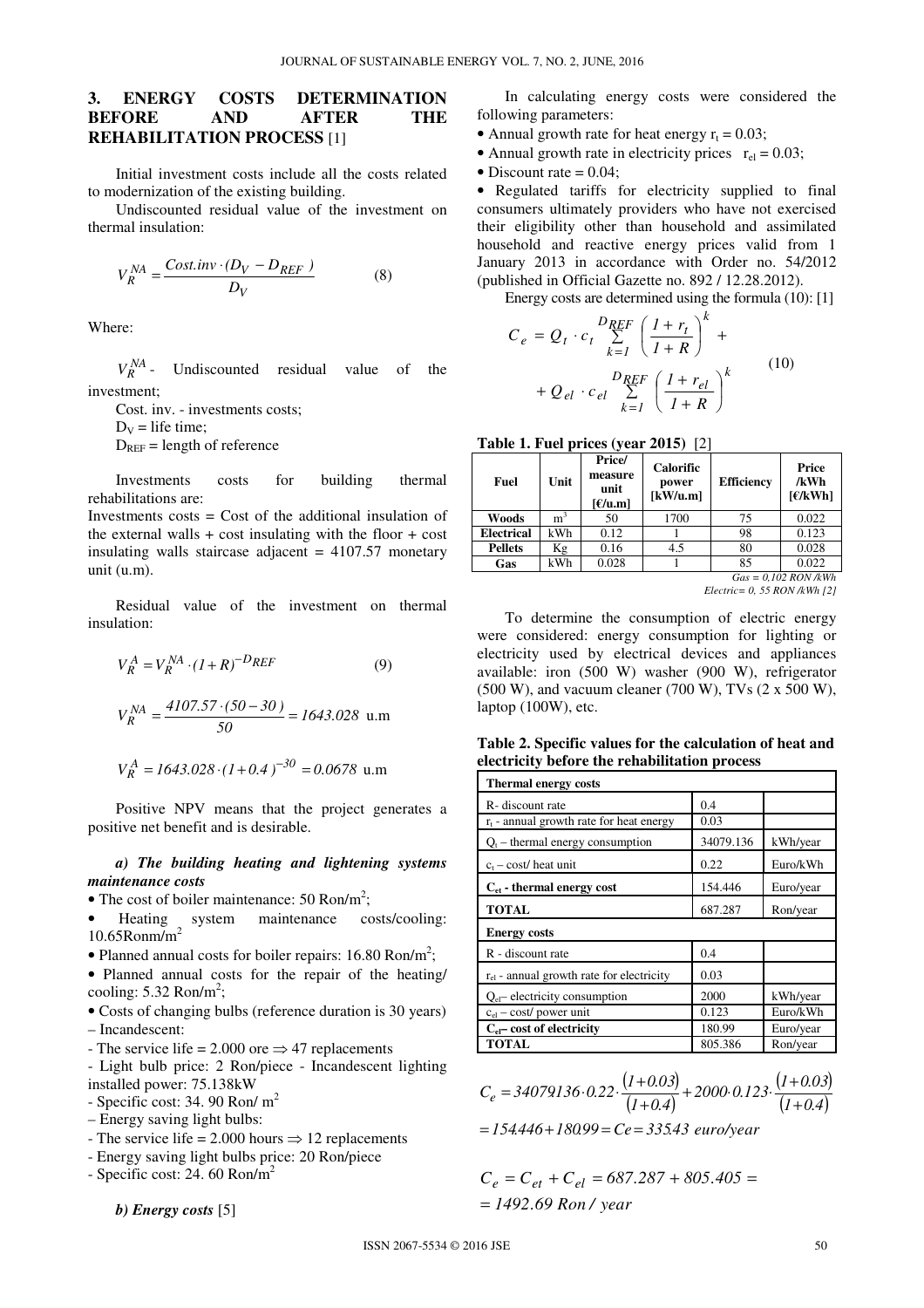| <b>Thermal energy costs</b>                      |           |          |
|--------------------------------------------------|-----------|----------|
| R- discount rate                                 | 0.4       |          |
| $r_t$ - annual growth rate for heat<br>energy    | 0.03      |          |
| $Q_t$ – thermal energy consumption               | 24880.128 | kWh/year |
| $c_t - cost/$ heat unit                          | 0.22      | Euro/kWh |
| $C_{et}$ – thermal energy cost                   | 112.76    | Euro     |
|                                                  | 501.767   | Ron      |
| <b>Energy costs</b>                              |           |          |
| R - discount rate                                | 0.4       |          |
| $r_{el}$ - annual growth rate for<br>electricity | 0.03      |          |
| $Q_{el}$ electricity consumption                 | 2000      | kWh/year |
| cel - cost/ power unit                           | 0.123     | Euro/kWh |
| $C_{el}$ cost of electricity                     | 180.99    | Euro     |
|                                                  | 805.386   | Ron      |

**Table 3. Specific values for the calculation of heat and electricity after the rehabilitation process** 

$$
C_e = 24880.28 \cdot 0.22 \cdot \frac{(1+0.03)}{(1+0.4)} + 2000 \cdot 0.123 \cdot \frac{(1+0.03)}{(1+0.4)} =
$$
  
= 112.76 + 180.99

*C 293 740. euro / year e* =

*1307 153. Ron* =  $C_e = C_{et} + C_{el} = 501.767 + 805.386 =$ 

Figures 3 and 4 presents the costs of heat before  $(C_{et}1)$  and after rehabilitation  $(C_{et}2)$  in euro/year, respectively RON/year.

**Table 4. Energy costs and heat before and after rehabilitation** 

|                                                  | Before rehabilitation |          | After rehabilitation |          |
|--------------------------------------------------|-----------------------|----------|----------------------|----------|
|                                                  | (Cet1, Ce1)           |          | (Cet2, Ce2)          |          |
|                                                  | Ron/vear<br>Euro/vear |          | Euro/vear            | Ron/vear |
| The cost<br>of thermal<br>energy                 | 154.446               | 687.287  | 112.76               | 501.767  |
| Cost of<br>electricity                           | 180.99                | 805.386  | 180.985              | 805.386  |
| The total<br>costs of<br>heat and<br>electricity | 335.432               | 1492.674 | 293.740              | 1307.153 |





Fig. 4. Thermal energy costs before and after **rehabilitation. [Ron/year]** 

Figures 5 and 6 presents the variation of energy costs before and after rehabilitation in [euro/year] and [Ron/year].



**Fig. 5. Energy costs before and after thermal rehabilitation [euro/year]** 



**Fig. 6. Energy costs before and after thermal rehabilitation. [Ron/year]** 

Total investment upgraded:

$$
ITA=4107 \frac{1}{(1+5)^{1}} = 684.5 \text{ S} \text{ [Ron]}
$$

The length of payback due to the rehabilitation of apartment (Tr):

$$
T_r = \frac{Initial investment}{Anual economy} = \frac{4107}{1139.4} = 3.61 \text{ years}
$$
  
Table 5 and figure 7 presents comparative energy